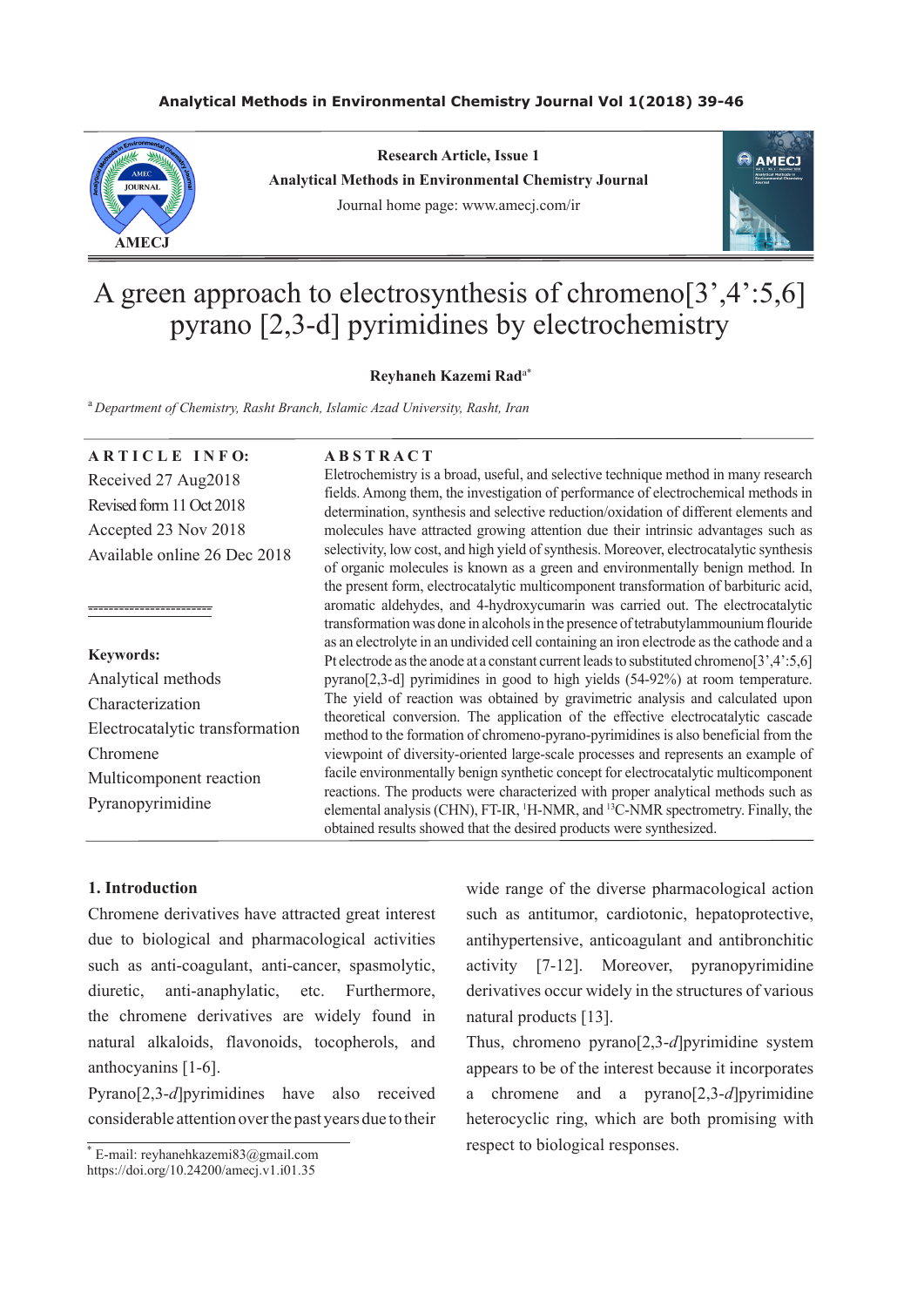To the best of our knowledge, there are only a few reports on the three-component coupling of 4-hydroxycoumarin, aldehydes, and cyclic 1,3-dicarbonyl compounds [14,15].

Due to the extensive research on the electrochemistry of organic compounds, electrosynthesis has become a useful method in modern organic chemistry [16,19]. Electrochemical organosynthetic methods have received significant attention because of their benefit to the environment. In these procedures, electricity acts as a 'green' oxidative and reductive agent.

### **2. Experimental Procedure**

#### *2.1. Material and Methods*

All reagents were purchased from Merck and Fluka and used without further purification. The melting points were obtained in open capillary tubes and were measured on an Electrothermal IA 9100 apparatus. IR spectra were recorded on KBr pellets with a Shimadzu FT-IR 8600 spectrophotometer. <sup>1</sup>H and <sup>13</sup>C NMR spectra were determined with a Bruker DRX-400 Avance instrument at 400 and 100 MHz. Elemental analysis were carried out on a Thermo Finnigan Flash EA 1112 series instrument.

#### *2.2. General procedure for the synthesis of 4a-g*

A mixture of barbituric acid **1** (2 mmol), aromatic aldehyde **2a-g** (2 mmol), 4-hydroxycoumarin **3** (2 mmol), and TBAF (0.04 g, 0.2 mmol) in n-PrOH/ H2 O (15/5 mL) were electrolyzed in an undivided cell equipped with a magnetic stirrer, a platinum anode and an iron cathode at room temperature under a constant current density of  $4 \text{ mA/cm}^2$  (I = 20 mA, electrodes square  $5 \text{ cm}^2$ ). Progress of the reaction was monitored by thin layer chromatography. After electrolysis was finished, the precipitation of the products were obtained at  $pH = 7$ . In addition, filter cakes were washed twice with hot ethanol to give pure target products **4a-g.**

### *2.3. Experimental characterisation data for compounds 4a-g*

### **7-phenyl-chromeno[3',4':5,6]pyrano[2,3-***d***] pyrimidine-6,8,10(7***H***,9***H***,11***H***)-trione (4a):**

Yellow solid; mp (dec.) > 300°C. IR (KBr):  $v_{\text{max}} =$ 3400, 3209, 3029, 2943, 1684, 1612, 1568, 1390, 1190 cm<sup>-1</sup>; <sup>1</sup>H-NMR (400 MHz, DMSO-d<sub>6</sub>):  $\delta$  $= 6.11$  (s, 1H), 7.04-7.08 (m, 2H), 7.13-7.16 (m, 3H), 7.25-7.29 (m, 2H), 7.51-7.55 (m, 1H), 7.78- 7.81 (m, 1H), 9.93 (s, 1H, NH), 10.12 (s, 1H, NH); <sup>13</sup>C-NMR (100 MHz, DMSO-d<sub>6</sub>): δ = 166.2, 165.9, 165.4, 165.0, 152.6, 151.5, 143.8, 131.6, 128.0, 127.1, 125.1, 124.3, 123.6, 119.4, 116.0, 105.9, 89.8, 34.0; Anal. Calcd for  $C_{20}H_{12}N_2O_5$ : C, 66.67; H, 3.36; N, 7.77. Found: C, 66.54; H, 3.24; N, 7.98.

### **7-(3-nitrophenyl)-chromeno[3',4':5,6] pyrano[2,3-***d***]pyrimidine-6,8,10(7***H***,9***H***,11***H***) trione (4b):**

Yellow solid; mp (dec.)  $> 300^{\circ}$ C. IR (KBr):  $v_{\text{max}}$  = 3400, 3211, 3072, 2980, 1684, 1612, 1570, 1525, 1351, 1282, 1183 cm-1 ; 1 H-NMR (400 MHz, DMSO-d<sub>6</sub>):  $\delta$  = 6.22 (s, 1H), 7.25 (t, *J* = 7.6 Hz, 1H), 7.31 (d, *J =* 8.4 Hz, 1H), 7.46-7.58 (m, 3H), 7.80 (d, *J =* 7.6 Hz, 1H), 7.86 (s, 1H), 7.97 (d, *J =* 7.6 Hz, 1H), 10.03 (s, 1H, NH), 10.17 (s, 1H, NH); <sup>13</sup>C-NMR (100 MHz, DMSO-d<sub>6</sub>): δ = 166.2, 164.9, 164.7, 152.7, 151.4, 148.1, 146.9, 134.2, 131.8, 129.7, 124.6, 124.4, 123.7, 123.6, 121.5, 120.6, 116.1, 104.9, 89.3, 34.2; Anal. Calcd for  $C_{20}H_{11}N_3O_7$ : C, 59.27; H, 2.74; N, 10.37. Found: C, 59.22; H, 2.74; N, 10.39.

### **7-(4-nitrophenyl)-chromeno[3',4':5,6] pyrano[2,3-***d***]pyrimidine-6,8,10(7***H***,9***H***,11***H***) trione (4c):**

Orange solid; mp (dec.) > 300°C. IR (KBr):  $v_{\text{max}}$ = 3415, 3213, 3055, 2962, 1686, 1610, 1569, 1512, 1379, 1346, 1183 cm-1 ; 1 H-NMR (400 MHz, DMSO- $d_6$ ):  $\delta = 6.21$  (s, 1H), 7.25-7.32 (m, 4H), 7.54 (t, *J =* 8.4 Hz,1H), 7.79-7.80 (m, 1H), 8.06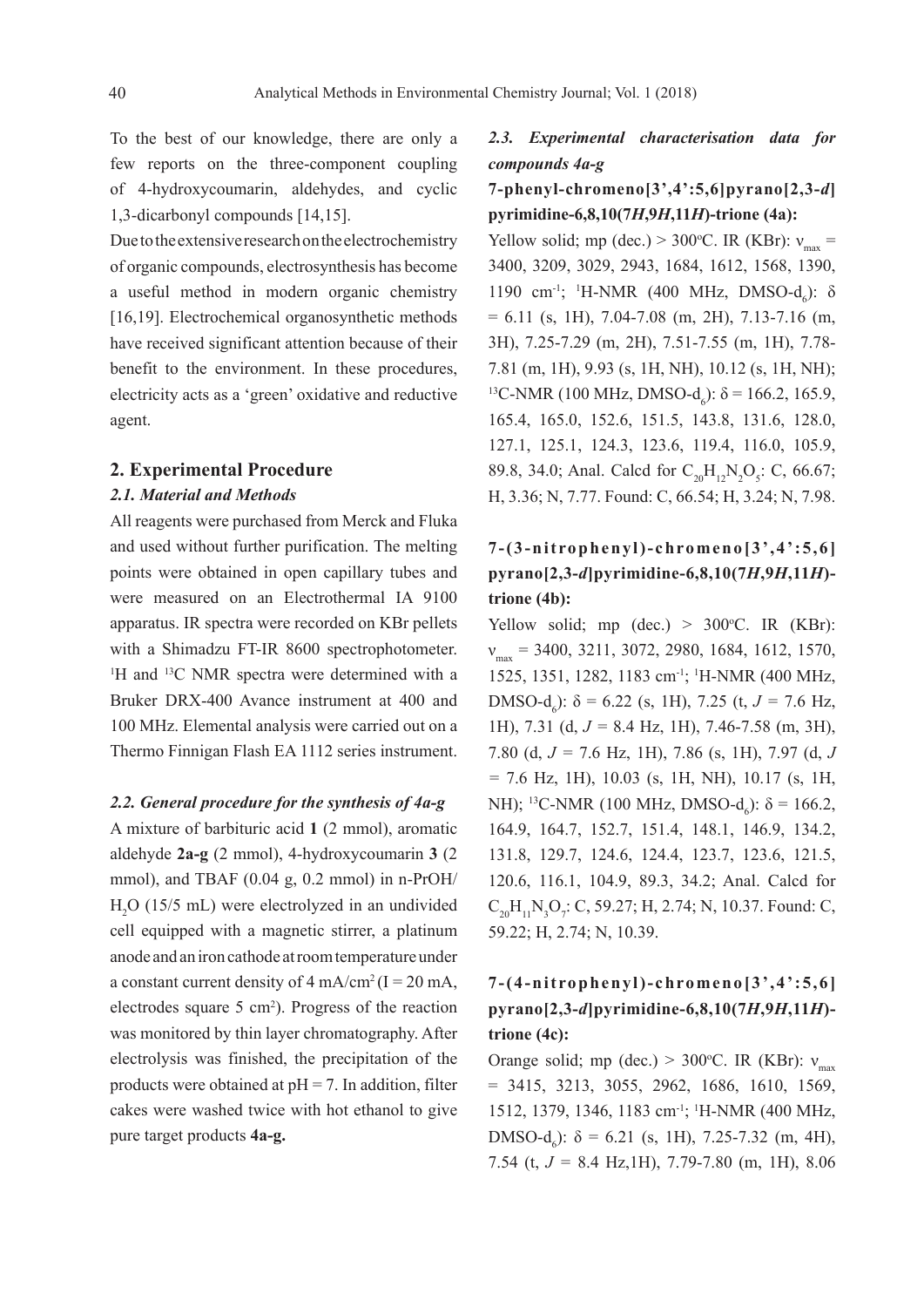(d, *J =* 8.8 Hz, 2H), 9.97 (s, 1H, NH), 10.09 (s, 1H, NH); <sup>13</sup>C-NMR (100 MHz, DMSO-d<sub>6</sub>): δ = 168.9, 166.0, 153.4, 152.8, 151.4, 145.5, 143.6, 131.8, 128.3, 124.6, 123.7, 123.5, 123.4, 119.3, 116.0, 105.0, 89.8, 34.7; Anal. Calcd for  $C_{20}H_{11}N_3O_7$ : C, 59.27; H, 2.74; N, 10.37. Found: C, 59.12; H, 2.78; N, 10.50.

### **7-(2-chlorophenyl)-chromeno[3',4':5,6] pyrano[2,3-***d***]pyrimidine-6,8,10(7***H***,9***H***,11***H***) trione (4d):**

White solid; mp (dec.) > 300°C. IR (KBr):  $v_{\text{max}} =$ 3433, 3197, 3057, 2964, 1686, 1612, 1568, 1402, 1188 cm<sup>-1</sup>; <sup>1</sup>H-NMR (400 MHz, DMSO-d<sub>6</sub>): δ = 5.99 (s, 1H), 7.08-7.17 (m, 2H), 7.21-7.27 (m, 3H), 7.33 (d*, J =* 7.2 Hz, 1H) , 7.50 (t*, J =* 7.2 Hz, 1H), 7.76 (d*, J =* 7.2 Hz, 1H), 9.86 (s, 1H, NH), 10.00 (s, 1H, NH); <sup>13</sup>C-NMR (100 MHz, DMSO- $d_6$ ):  $\delta$  $= 168.4, 165.6, 165.4, 164.0, 152.5, 151.5, 141.8,$ 133.2, 131.4, 130.7, 129.7, 127.2, 126.2, 124.2, 123.6, 119.5, 115.9, 106.0, 88.3, 34.1; Anal. Calcd for  $C_{20}H_{11}CIN_2O_5$ : C, 60.85; H, 2.81; N, 7.10. Found: C, 60.74; H, 2.93; N, 7.13.

### **7-(4-chlorophenyl)-chromeno[3',4':5,6] pyrano[2,3-***d***]pyrimidine-6,8,10(7***H***,9***H***,11***H***) trione (4e):**

White solid; mp (dec.) > 350°C. IR (KBr):  $v_{\text{max}} =$ 3429, 3217, 3068, 2920, 1686, 1612, 1572, 1373, 1188 cm<sup>-1</sup>; <sup>1</sup>H-NMR (400 MHz, DMSO-d<sub>6</sub>): δ = 6.08 (s, 1H), 7.05 (d, *J =* 8.0 Hz, 1H), 7.07 (t, *J =*  8.0 Hz, 1H), 7.22 (d, *J =* 8.4 Hz, 2H), 7.27 (d, *J =*  8.4 Hz, 2H), 7.51 (d*, J =* 7.2 Hz, 1H) , 7.78 (t*, J =*  7.2 Hz, 1H), 9.90 (s, 1H, NH), 10.07 (s, 1H, NH); <sup>13</sup>C-NMR (100 MHz, DMSO-d<sub>6</sub>): δ = 166.0, 164.8, 152.7, 151.4, 143.1, 131.6, 129.6, 129.0, 127.9, 124.4, 123.6, 119.4, 116.0, 105.5, 89.6, 33.7; Anal. Calcd for  $C_{20}H_{11}CIN_2O_5$ : C, 60.85; H, 2.81; N, 7.10. Found: C, 60.74; H, 2.93; N, 7.13.

### **7-(3-bromophenyl)-chromeno[3',4':5,6] pyrano[2,3-***d***]pyrimidine-6,8,10(7***H***,9***H***,11***H***) trione (4f):**

White solid; mp (dec.) > 350°C. IR (KBr):  $v_{\text{max}} =$ 3333, 3167, 3060, 2933, 1684, 1612, 1576, 1468, 1398, 1188 cm<sup>-1</sup>; <sup>1</sup>H-NMR (400 MHz, DMSO-d<sub>6</sub>):  $\delta$  = 6.11 (s, 1H), 7.06-7.14 (m, 3H), 7.24-7.29 (m, 3H), 7.52-7.55 (m, 1H), 7.79 (s, 1H), 9.97-10.08 (brs, 2H, NH); <sup>13</sup>C-NMR (100 MHz, DMSO- $d_6$ ):  $\delta$  $= 166.1, 164.7, 152.7, 151.4, 147.4, 131.7, 130.3,$ 129.7, 128.0, 127.1, 126.4, 126.0, 124.4, 123.7, 121.7, 119.4, 116.0, 105.2, 89.4, 34.0; Anal. Calcd for  $C_{20}H_{11}BrN_2O_5$ : C, 54.69; H, 2.52; N, 6.38. Found: C, 54.35; H, 2.64; N, 6.63.

### **7-(4-bromophenyl)-chromeno[3',4':5,6] pyrano[2,3-***d***]pyrimidine-6,8,10(7***H***,9***H***,11***H***) trione (4g):**

White solid; mp (dec.) > 300°C. IR (KBr):  $v_{\text{max}} =$ 3400, 3210, 3084, 2930, 1684, 1612, 1568, 1377, 1184 cm<sup>-1</sup>; <sup>1</sup>H-NMR (400 MHz, DMSO-d<sub>6</sub>): δ = 6.06 (s, 1H), 6.99 (d, *J =* 8.0 Hz, 2H), 7.23-7.29 (m, 2H), 7.32 (d, J = 8.0 Hz, 2H), 7.51 (d, *J =*  7.6 Hz, 1H), 7.78 (t, *J =* 7.6 Hz, 1H), 9.88 (s, 1H, NH), 10.06 (s, 1H, NH); 13C-NMR (100 MHz, DMSO- $d_6$ ):  $\delta$  = 168.0, 166.0, 152.5, 151.4, 148.4, 143.7, 131.6, 130.8, 129.5, 124.4, 123.6, 120.3, 119.4, 118.0, 116.0, 105.4, 89.8, 33.7; Anal. Calcd for  $C_{20}H_{11}BrN_2O_5$ : C, 54.69; H, 2.52; N, 6.38. Found: C, 54.62; H, 2.45; N, 6.50.

### **3. Results and discussion**

Simple alcohols (methanol, ethanol, propanol) or alkanes (heptane, hexane) are environmentally preferable solvents, whereas the use of dioxane, acetonitrile, acids, formaldehyde, and tetrahydrofuran is not recommendable from an environmental perspective [20, 21]. In continuation of our work [15, 22-24] on the development of efficient and convenient procedures using electrogenerated base, we were prompted to design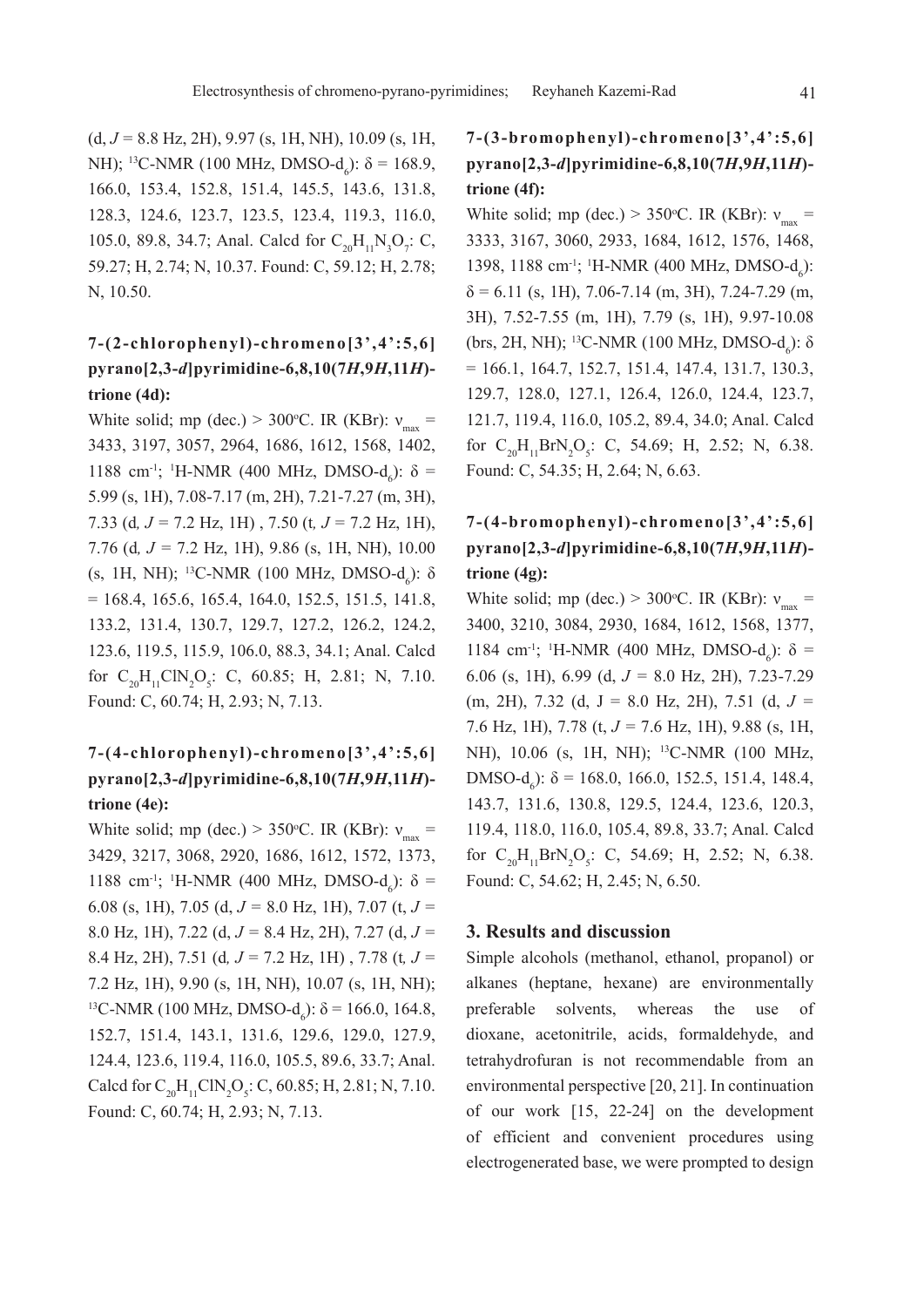

**Scheme 1.** Synthesis of chromeno pyrano[2,3-d] pyrimidine.

**Table 1.** Electrocatalytic transformation of barbituric acid (**1**), 3-nitrobenzaldehyde (**2b**), and 4-hydroxycoumarin (**3**) into **4b**<sup>a</sup> .

| Entry          | Alcohol     | I(mA) | Current density<br>$(mAcm-2)$ | Time<br>(min) | Electricity passed<br>$(F \text{ mol}^{-1})$ | Yield $(\% )$ |
|----------------|-------------|-------|-------------------------------|---------------|----------------------------------------------|---------------|
|                | MeOH        | 20    | $\overline{4}$                | 20            | 0.25                                         | 88            |
| 2              | <b>EtOH</b> | 20    | $\overline{4}$                | 20            | 0.25                                         | 90            |
| 3              | PrOH        | 20    | 4                             | 20            | 0.25                                         | 94            |
| $\overline{4}$ | ProH        | 10    | 2                             | 40            | 0.25                                         | 80            |
| 5              | PrOH        | 30    | 6                             | 13.5          | 0.25                                         | 90            |
| 6              | PrOH        | 50    | 10                            | 8             | 0.25                                         | 87            |

<sup>a</sup> 3-nitrobenzaldeyde (2 mmol), barbituric acid (2 mmol), 4-hydroxycumarin (2 mmol), TBAF (0.2 mmol), alcohol/water (15/5 ml), iron cathode (5 cm<sup>2</sup>), platinum anode (5 cm<sup>2</sup>), r.t.

a green and environmentally benign methodology for the synthesis of chromeno pyrano[2,3-*d*] pyrimidine compounds based on electrochemically induced multicomponent reaction of barbituric acid, aromatic aldehydes and 4-hydroxycumarin in an undivided cell containing an iron electrode as cathode and a Pt electrode as anode in the presence of tetrabutylammounium flouride as electrolyte in alcohols at room temprature.

First, to evaluate the synthetic potential of the procedure proposed and to optimize the electrolysis conditions, the electrocatalytic multicomponent transformation of barbituric acid **1**, 3-nitrobenzaldehyde **2b,** and 4-hydroxycoumarin **3** into corresponding chromeno-pyrano-pyrimidines **4b** in alcohol in an undivided cell containing an iron electrode as cathode and a Pt electrode as anode at constant current in the presence of tetrabutylammounium flouride as an electrolyte was studied. Also, the effect of current and solvent was also examined (Table 1). As for alcohol used as solvent, PrOH is preferable to MeOH and EtOH for this electrocatalytic transformation at room temperature.

As indicated in Table **1**, excellent conversions of starting compounds were obtained after 0.25 F/mol of electricity. The current density  $4 \text{ mA/cm}^2$  ( $I =$ 20 mA, electrodes surface 5 cm2 ) in n-PrOH at r.t.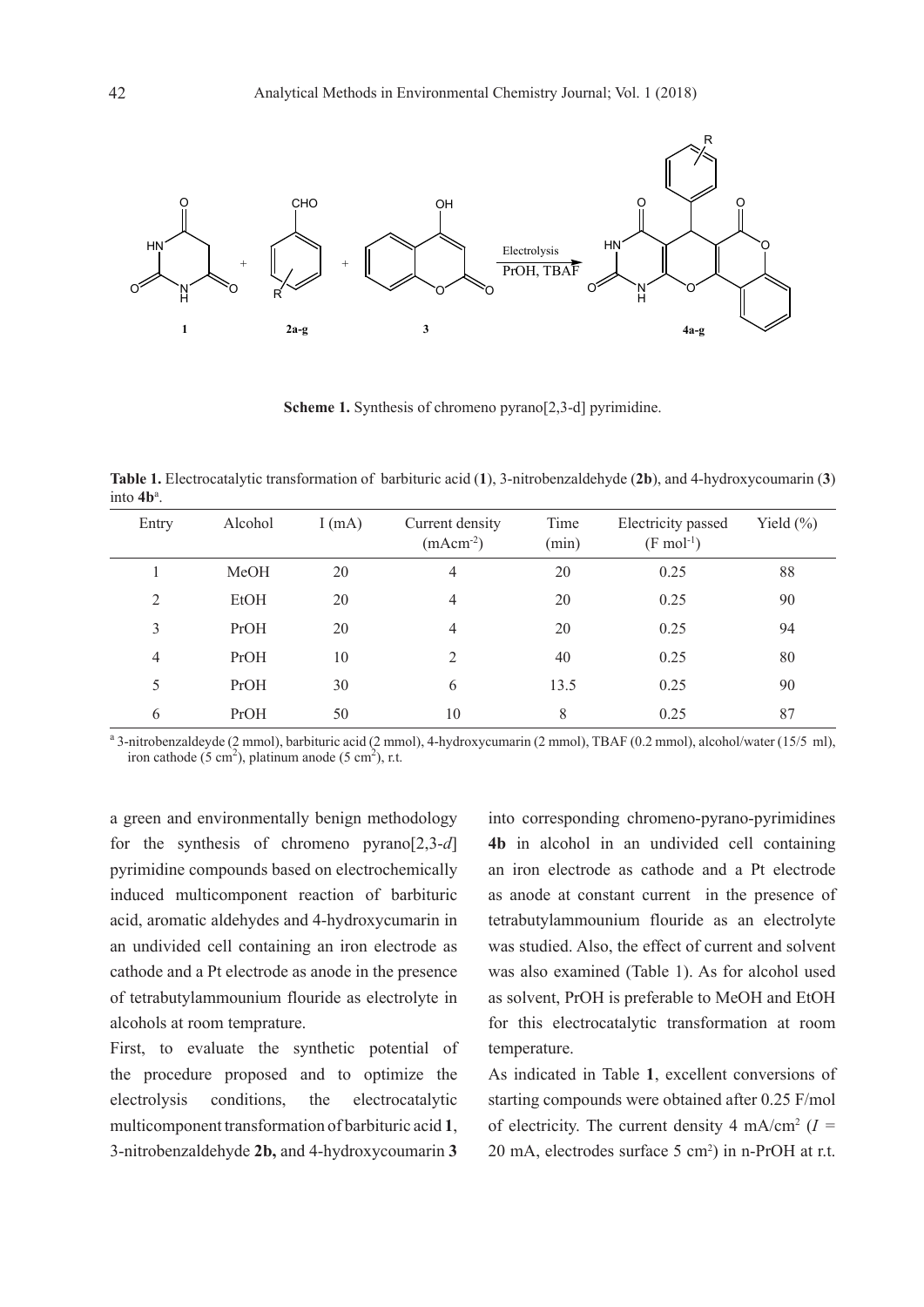| Product | Ar                              | Current density | Time  | Electricity passed     | Yield $(\% )$ | $Mp (^{\circ}C)$ | $Mp (^{\circ}C)$          |
|---------|---------------------------------|-----------------|-------|------------------------|---------------|------------------|---------------------------|
|         |                                 | $(mAcm-2)$      | (min) | $(F \text{ mol}^{-1})$ |               |                  | (lit. [14])               |
| 4a      | $C_{\epsilon}H_{\epsilon}$      | 4               | 45    | 0.56                   | 54            | $>$ 300 dec.     | $>$ 300 dec.              |
| 4b      | $3-NO, C6H4$                    | 4               | 20    | 0.25                   | 92            |                  | $>$ 300 dec. $>$ 300 dec. |
| 4c      | $4-NO, C6H4$                    | 4               | 10    | 0.12                   | 82            | $>$ 300 dec.     | $>$ 300 dec.              |
| 4d      | 2-Cl $C_{\epsilon}H_{\epsilon}$ | 4               | 25    | 0.16                   | 88            |                  | $>$ 300 dec. $>$ 300 dec. |
| 4e      | 4-Cl $C_{\epsilon}H_{\epsilon}$ | 4               | 30    | 0.37                   | 90            |                  | $>$ 350 dec. $>$ 350 dec. |
| 4f      | $3-BrC6H4$                      | 4               | 30    | 0.37                   | 62            |                  | $>$ 350 dec. $>$ 350 dec. |
| 4g      | $4-BrC6H4$                      | 4               | 30    | 0.37                   | 72            | $>$ 300 dec.     | $>$ 300 dec.              |

**Table 2.** Electrocatalytic transformation of barbituric acid(**1**), aromatic aldehydes (**2a-g**) and 4-hydroxycoumarin (**3**) into chromeno-pyrano-pyrimidines **4a-g.**

a Reaction conditions: barbituric acid (2 mmol), aromatic aldehyde (2 mmol), 4-hydroxycoumarin (2 mmol), TBAF(0.2 mmol), n-PrOH/H<sub>2</sub>O (15/5 mL), iron cathode (5 cm<sup>2</sup>), platinum anode (5 cm<sup>2</sup>), current density 4 mA/cm<sup>2</sup>, room temperature.



**Scheme 2.** A proposed mechanism for the electrocatalytic transformation of barbituric acid, aromatic aldehydes and 4-hydroxycumarin into chromeno-pyrano-pyrimidines **4a-g**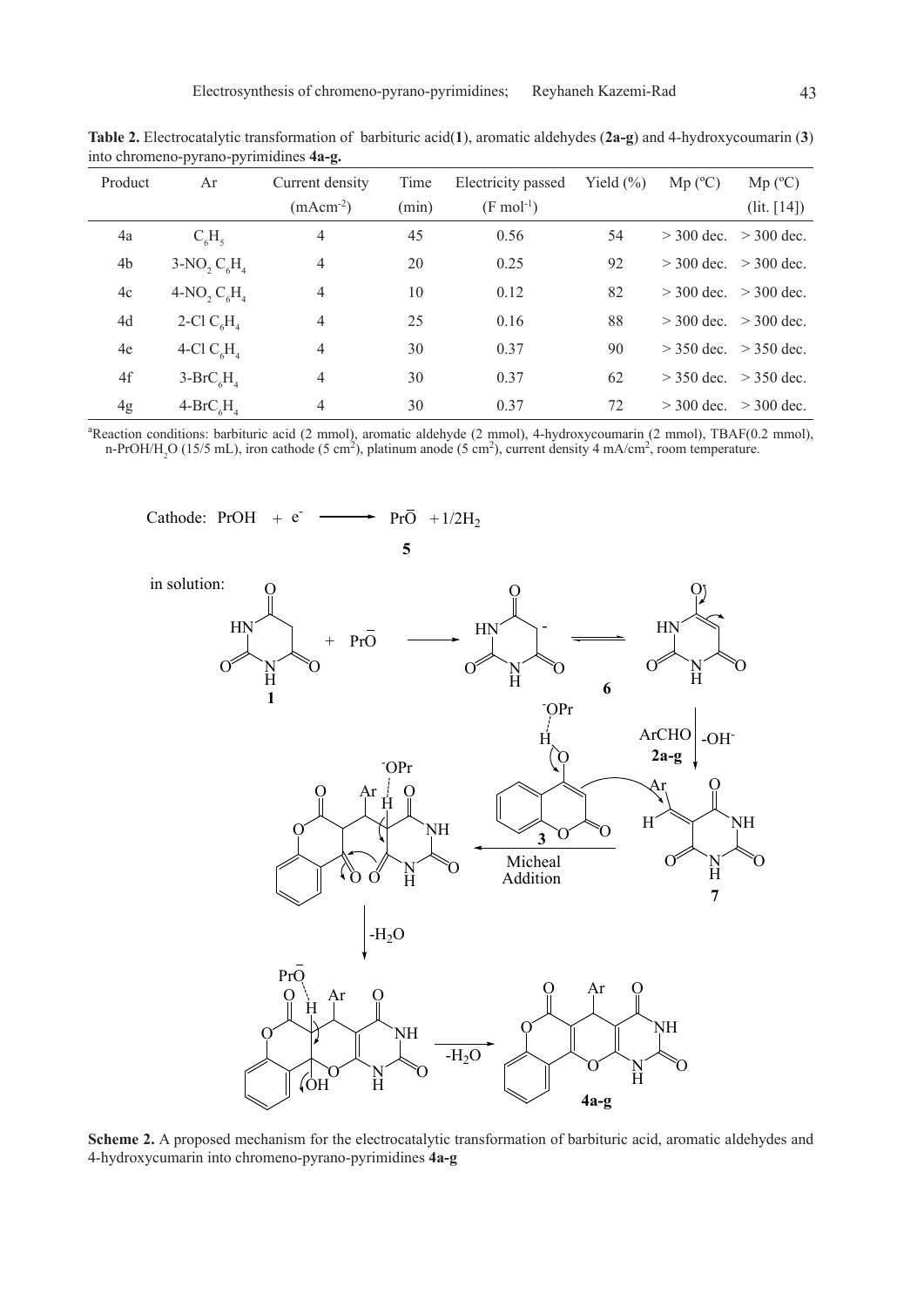was found to be optimum for the electrochemically induced chain process and allowed for the highest yield (92%) of chromeno-pyrano-pyrimidines **4b**. The increase in the current density up to 10 mA/  $\text{cm}^2$  ( $I = 50 \text{ mA}$ ) results in a slight decrease of the reaction yield, which may be connected with the activation of undesired direct electrochemical processes possible under these conditions and leading to oligomerization of starting material.

Under the optimal conditions (current density 4 mA/cm2 , 0.25 F/mol passed, n-PrOH as a solvent), the electrolysis of barbituric acid **1**, aromatic aldehydes **2a-g,** and 4-hydroxycumarin **3** in an undivided cell gives rise to the corresponding chromeno-pyrano-pyrimidines **4a-g** with 54-92 % yield at r.t. (Scheme 1, Table 2).

Taking into consideration the above results, the following mechanism for the electrocatalytic chain transformation of barbituric acid **1**, aromatic aldehydes **2a-g,** and 4-hydroxycumarin **3** into corresponding chromeno-pyrano-pyrimidines **4a-g** is proposed.

As the initiation step of the catalytic cycle, the deprotonation of an alcohol at the cathode leads to the formation of alkoxide anion. The subsequent reaction in solution between alkoxide anion **5** and barbituric acid **1** gives rise to enolate anion **6**. Then Knoevenagel condensation of enolate anion with aromatic aldehyde takes place in the solution with elimination of hydroxide anion and formation of arylidenebarbiturate **7**. Finally, the subsequent hydroxide-promoted Michael addition of 4-hydroxycumarin **3** to electron deficient Knoevenagel adduct **7** followed by intramolecular cyclization leads to corresponding chromeno[3',4':5,6]pyrano[2,3-*d*]pyrimidines **4a–g** (Scheme 2).

#### **4. Conclusion**

The electrocatalytic transformation of barbituric acid, aromatic aldehydes, and 4-hydroxycumarin in an undivided cell gives rise to the corresponding chromeno-pyrano-pyrimidines in comparison with conventional methods has advantages such as (i) in situ generation of base and avoidance of polluting or hazardous chemicals or the addition of base or probase, (ii) a fast one pot reaction in good to excellent yields at room temperature (iii). The procedure utilizes inexpensive reagents, green solvents, simple equipment, and an undivided cell (v). Moreover, it is easily carried out and is fully beneficial from the viewpoint of ecological organic synthesis and large-scale processes. Furthermore, this method can potentially used for determination of such molecules.

#### **5. Acknowledgements**

Financial support for this work by the research council of Islamic Azad University, Rasht Branch is gratefully acknowledged.

#### **6. References**

- [1] J.B. Harbone (Ed.), The Flavonoids- Advances in Research, Chapman & Hall, London, 1988.
- [2] G.A. Iacobucci, J.G. Sweeny, The chemistry of anthocyanins, anthocyanidins and related flavylium salts, Tetrahedron, 39 (1983) 3005-3038.
- [3] B.A. Bohm, J.B. Choy, A.Y.-M. Lee, Flavonoids of *Balsamorhiza* and *Wyethia*, Phytochemistry, 28 (1989) 501-503.
- [4] A. J. Moro, A. J. Parola, F. Pina, A-M Pana, V. Badea, I. Pausescu, S. Shova and L. Cseh, 2,2′-Spirobis[chromene] Derivatives Chemistry and Their Relation with the Multistate System of Anthocyanins, J. Org. Chem., 82, 10 (2017) 5301– 5309.
- [5] V.S. Parmar, S.C. Jain, K.S. Bisht, R. Jain, P. Taneja, A. Jha, O.D. Tyagi, A.K. Prasad, J. Wengel, C.E. Olsen, P.M. Boll, Phytochemistry of the genus *Piper,* Phytochemistry 46 (1997) 597-673.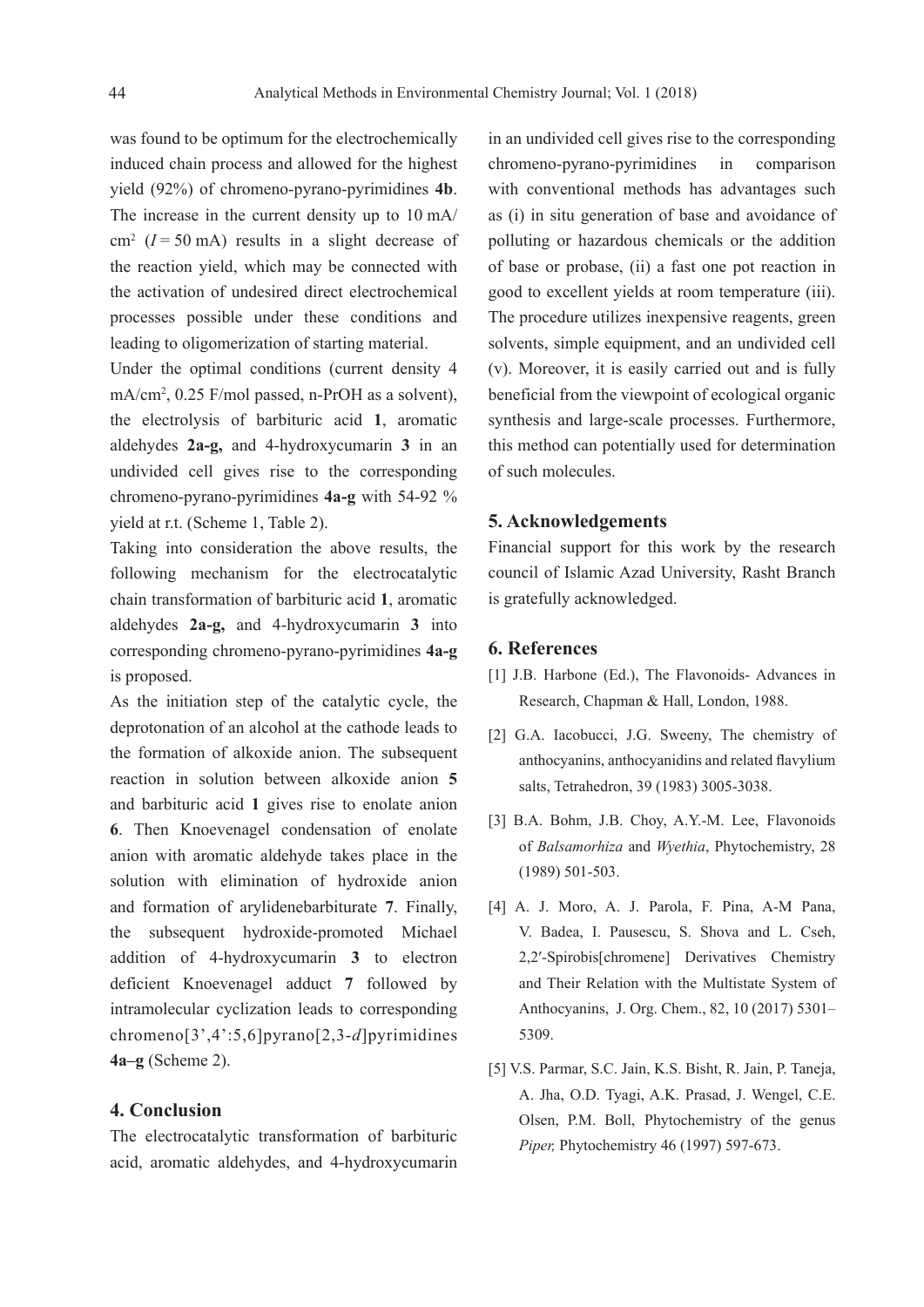- [6] V.V. Polyakov, Chem. Nat. Compd. (Engl. Transl.) 1 (1999) 21.
- [7] E. M. Grivsky and S. Lee, C.W. Sigel, D.S. Duch, and C.A. Nichol, Synthesis and antitumor activity of 2,4-diamino-6-(2,5-dimethoxybenzyl)-5 methylpyrido[2,3-d]pyrimidine, J. Med. Chem., 23 (1980) 327-329.
- [8] J. A. Valderrama, P. Colonelli, D. Vásquez, M. F. González, J. A. Rodríguez and C. Theoduloz, Studies on quinones. Part 44: Novel angucyclinone N-heterocyclic analogues endowed with antitumoral activity, Bioorg. Med. Chem., 16 (2008) 10172-10181.
- [9] D. Heber, C. Heers and U. Ravens, Positive inotropic activity of 5-amino-6-cyano 1,3dimethyl-1,2,3,4 tetrahydropyrido[2,3-d]pyrim idine-2,4-dione in cardiac muscle from guinea-pig and man. Part 6: Compounds with positive inotropic activity, Pharmazie, 48 (1993) 537-541.
- [10] S. Furuya and T. Ohtaki, Eur. Pat. Appl. EP 608565, 1994.
- [11] M. C. Bagley, D. D. Hughes, M. C. Lubinu, E. A. Merrit, P. H. Taylor and N. C. O. Tomkinson, Microwave-Assisted Synthesis of Pyrimidine Libraries, QSAR Comb. Sci., 23 (2004) 859-867.
- [12] M. Debbabi, V. D. Nimbarte, S. Chekir, S. Chortani, A. Romdhane, H. B. jannet, Design and synthesis of novel potent anticoagulant and anti-tyrosinase pyranopyrimidines and pyranotriazolopyrimidines: Insights from molecular docking and SAR analysis, Bioorg. Chem., 82 (2019) 129-138.
- [13] J. H. Lee, H. B. Bang, S. Y. Han, J. G. Jun, An efficient synthesis of (+)-decursinol from umbelliferone, Tetrahedron Lett. 48 (2007) 2889- 2892.
- [14] (a) Chen, Z.; Zhu, Q.; Su, W. A novel sulfonic acid functionalized ionic liquid catalyzed multicomponent synthesis of

10,11-dihydrochromeno[4,3-b]chromene-6,8(7H,9H)-dione derivatives in wate, Tetrahedron Lett. 52 (2011) 2601-2604; (b) Pradhan, K.; Paul, S.; Das, A. R. Fe(DS)3, an efficient Lewis acidsurfactant-combined catalyst (LASC) for the one pot synthesis of chromeno[4,3-b]chromene derivatives by assembling the basic building blocks, Tetrahedron Lett. 54 (2013) 3105-3110.

- [15] R. Kazemi-Rad, A. Azizian, H. kefayati, Electrogenerated acetonitrile anion/ tetrabutylammounium cation: An effective catalytic system for synthesis of novel chromeno $[3,4,3,6]$ pyrano[2,3-d]pyrimidines, Tetrahedron Lett. 55 (2014) 6887–6890.
- [16] S. Torii (Ed.), Novel Trends in Electroorganic Synthesis, Springer, Berlin (1998)
- [17] H. Lund (Ed.), Organic Electrochemistry (fourth ed.), Marcel Dekker Inc., New York (2000)
- [18] E. J. Horn, B. R. Rosen and P. S. Baran, Synthetic Organic Electrochemistry: An Enabling and Innately Sustainable Method, ACS Cent. Sci., 2, 5 (2016) 302-308.
- [19] R. D. Little and K. D. Moeller, Introduction: Electrochemistry: Technology, Synthesis, Energy, and Materials, Chem. Rev. 118, 9 (2018) 4483- 4484.
- [20] C. Capello, U. Fischer, K. Hungerbuhle, What is a green solvent? A comprehensive framework for the environmental assessment of solvents, green chemistry, 9 (2007) 927-934.
- [21] M. Tobiszewski, J. Namieśnik and F. Pena-Pereira, Environmental risk-based ranking of solvents using the combination of a multimedia model and multicriteria decision analysis, Green Chem., 19 (2017) 1034-1042.
- [22] H. kefayati, Sh. H. Amlashi, R. Kazemi-Rad, A. Delafrooz, Electrocatalytic multicomponent assembling of phthalhydrazide, aldehydes